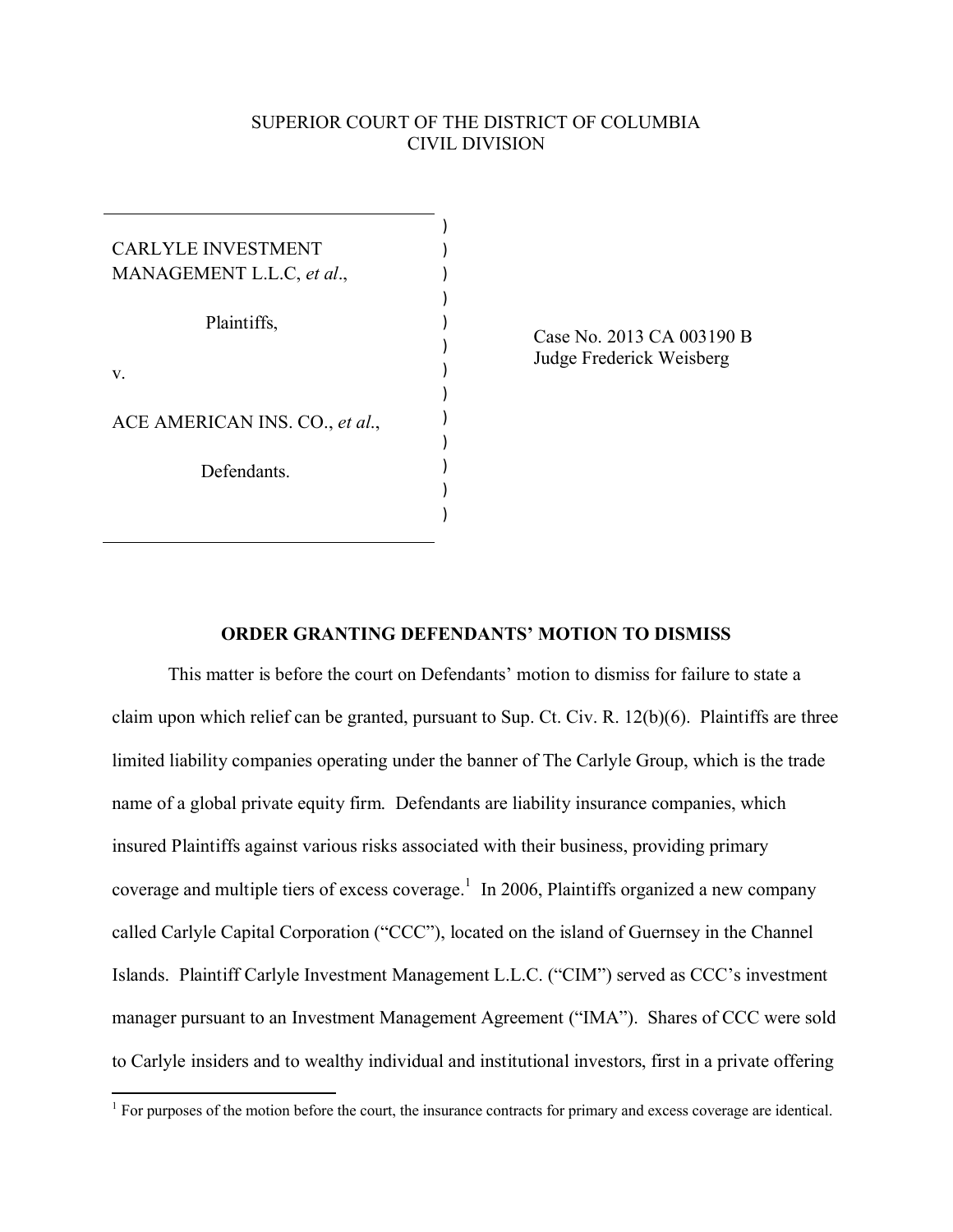and later by way of a public offering and public trading. The business of CCC was to invest primarily in residential mortgage-backed securities in heavily leveraged transactions financed by repurchase loan agreements. In the spring of 2008, the market for these types of investments collapsed. CCC could not meet its margin calls, defaulted on its repurchase agreements, and eventually slid into bankruptcy. A number of individual and institutional investors in CCC and the CCC liquidators in bankruptcy filed lawsuits against Plaintiffs, alleging various forms of misrepresentation and mismanagement. Plaintiffs duly notified the Defendant insurers of these claims and asked for "defense costs" under the policies. Defendants denied coverage. This litigation followed.

On a Rule 12(b)(6) motion the court must construe the complaint in the light most favorable to the plaintiff and must accept as true all of the well-pleaded allegations of the complaint. *Larijani v. Georgetown University*, 791 A.2d 41, 43 (D.C. 2002). The court may dismiss the complaint only if "it appears beyond doubt that the plaintiff can prove no set of facts in support of his claim which would entitle him to relief." *Owens v. Tiber Island Condo. Ass'n.*, 373 A.2d 890, 893 (D.C. 1977) (quoting *Conley v. Gibson*, 355 U.S. 41, 45-46 (1957).

In this action Plaintiffs seek a declaration that the claims against which they have been required to defend in actions relating to CCC are covered losses under their contracts of insurance, for which the Defendant insurers are liable for settlements or judgments and "defense costs."<sup>[2](#page-1-0)</sup> Defendants have moved to dismiss, arguing that all of the claims against Plaintiffs in the related CCC litigation fall within an exclusion of coverage in the insurance contracts called the Carlyle Capital Corp Exclusion ("the Exclusion"), which provides:

<span id="page-1-0"></span><sup>&</sup>lt;sup>2</sup> These insurance contracts do not include a duty to defend. Instead, Plaintiffs control their own defense, and the contracts define a covered loss to include "damages, settlements, judgments … and **Defense Costs**." Contract § 2(y).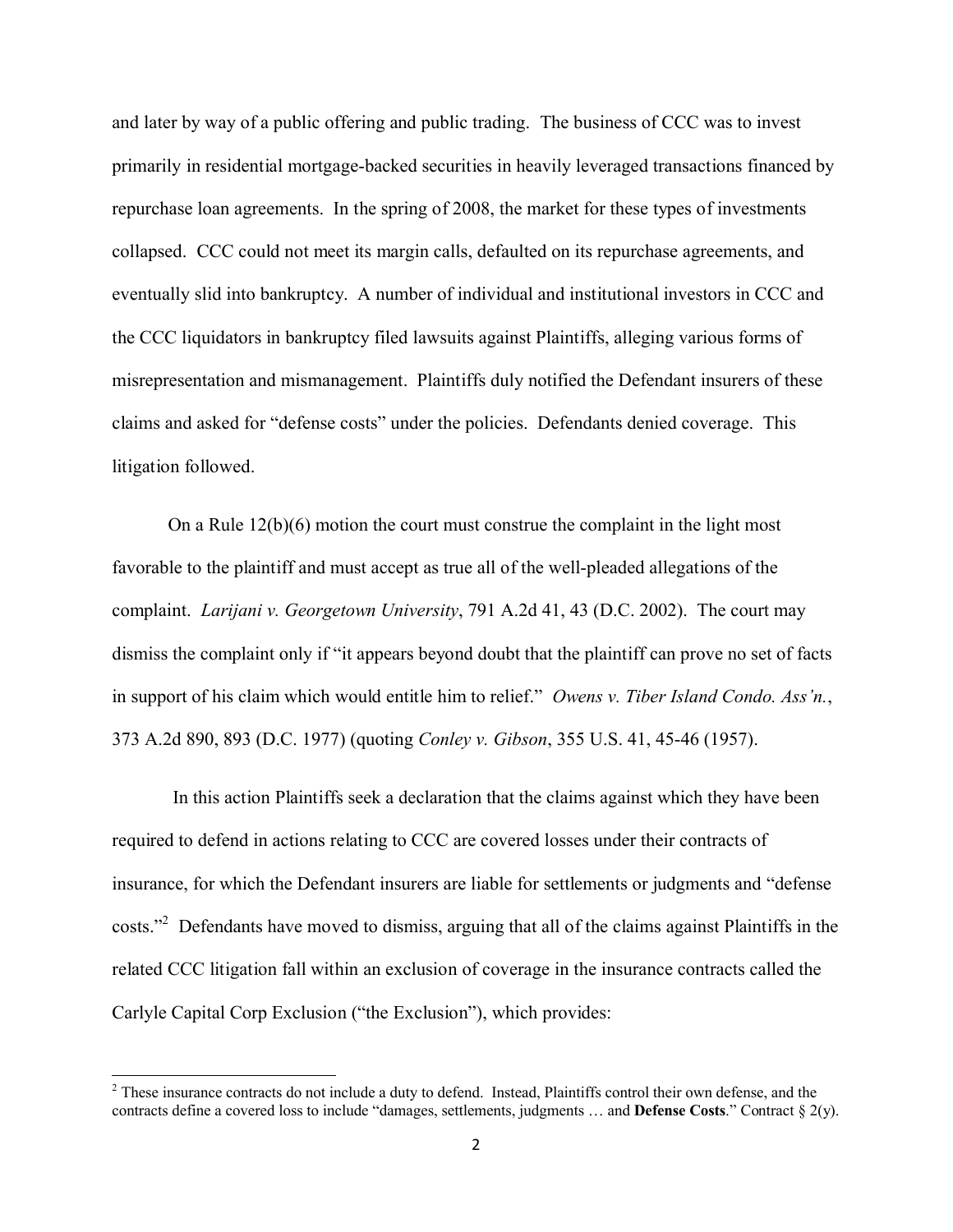In consideration of the premium charged, it is hereby understood and agreed that the **Insurer** shall not be liable to make any payment for **Loss** in connection with any **Professional Services Claim** arising from **Professional Services** provided to Carlyle Capital Corp.[3](#page-2-0)

The dispute between the parties in this case is over the meaning of this Exclusion. If the contract is unambiguous and susceptible of only one meaning, the court's duty is to apply it as it is written, even if the parties disagree about what it means. *Holland v. Hannan,* 456 A.2d 807, 815 (D.C. 1983). The question of whether a contract is or is not ambiguous is a question of law for the court. *Id*.; *see also Dodek v. CF 16 Corp*., 537 A.2d 1086, 1092-93 (D.C. 1988). In deciding that question, the court looks first to the language of the contract, giving that language its plain meaning. *See Capitol City Mort. Corp. v. Habana Village Art & Folklore, Inc*., 747 A. 2d 564, 567 (D.C. 2000). Under the "objective law of contracts" followed in this jurisdiction, the court, in deciding whether a contract is ambiguous, may use extrinsic evidence of what a reasonable person in the position of the parties would have understood the contract to mean, but extrinsic evidence of the subjective intent of the parties is admissible only if the contract is found to be ambiguous. *Id.*; *see also Aziken v. Dist. of Columbia*, 70 A.3d 213, 218-19 (D.C. 2013); *Patterson v. Dist. of Columbia*, 795 A.2d 681, 683 (D.C. 2002). The burden is on Defendants to prove that the underlying claims are within the Exclusion and, on a motion to dismiss, to prove that such claims are barred unambiguously. *Cameron v. USAA Prop. & Cas. Ins. Co*., 733 A.2d 965, 969 (D.C. 1999).

<span id="page-2-0"></span><sup>&</sup>lt;sup>3</sup> Words appearing in boldface are defined terms in the policy.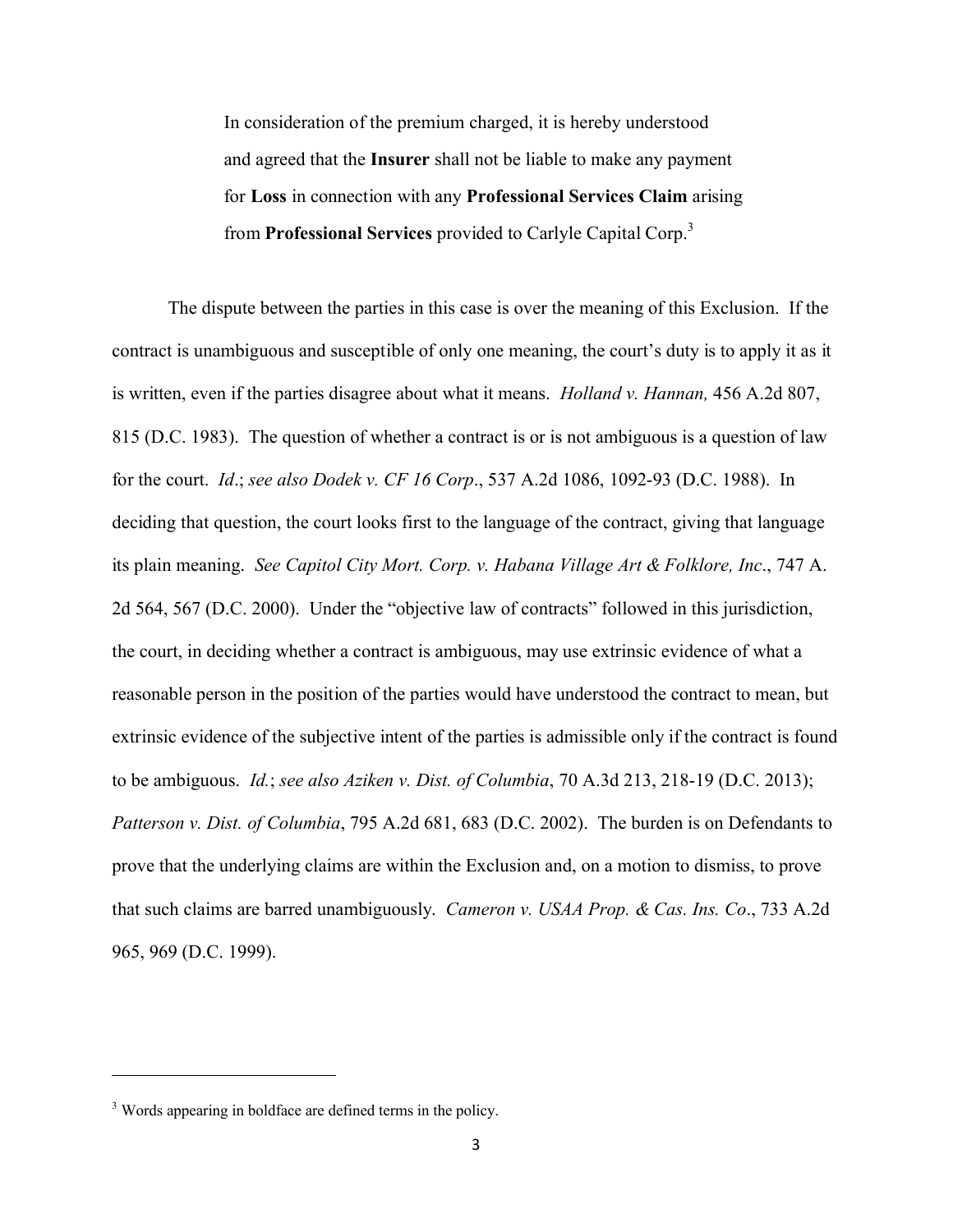In insurance coverage disputes, we follow the so-called "eight corners rule." *Stevens v. United Gen.eral Title Ins. Co*., 801 A.2d 61, 66 n.4 (D.C. 2002); *see also Fogg v. Fidelity Nat'l. Title Ins. Co.*, No. 13-CV-0216, (D.C. Apr. 24, 2014). Under that rule, the duty to defend (or, as here, the duty to advance defense costs) is determined by reference to the four corners of the contract of insurance and the four corners of the complaint against the insured. Moreover, it is the allegations of the complaint that matter, not the facts that may be developed during the course of the litigation or even the ultimate outcome of the suit. *Stevens*, 801 A.2d at 67 (quoting *Travelers Ins. Co. of Ill., v. United Food & Commercial Workers Int'l. Union*, 770 A.2d 978, 977 (D.C. 2001)).<sup>[4](#page-3-0)</sup>

Although the court's function at this stage is to interpret the Exclusion to determine whether it unambiguously excludes coverage of the losses for which Plaintiffs are seeking coverage, the Exclusion cannot be interpreted in a vacuum. It contains terms that are defined elsewhere in the contract. Those definitions control the analysis. If the contract definitions of terms such as **Loss**, **Claim**, and **Professional Services** bring this case within the scope of the Exclusion, it does not matter whether those same terms might mean something else – or lead to a different result – in the context of a different case or a different contract. In order to enforce the

 $\overline{\phantom{a}}$ 

<span id="page-3-0"></span><sup>&</sup>lt;sup>4</sup> In their opposition to the motion, Plaintiffs argue that insurance contracts are generally construed liberally in favor of coverage. *See In re Estate of Corriea*, 719 A.2d 1234, 1243 (D.C. 1998). The rule is relaxed somewhat where it is clear from the evidence that the parties bargained for the terms of the contract at arm's length and from positions of relatively equal strength. *See Meade v. Prudential Ins. Co*., 477 A.2d 726, 728 n. 1 (D.C. 1984). Here, Defendants point out that the policy in question bears the word "Manuscript," meaning that both parties participated in the drafting of the contract language. Plaintiffs dispute the relevance of that descriptor, asserting that the Exclusion was first inserted into the contract in 2007, at which time the policy did not bear the "Manuscript" endorsement. It is unnecessary to resolve this dispute, nor is it appropriate to resolve it on a motion to dismiss. Regardless of which party drafted the language of the Exclusion, it is clear that Defendants wanted it and Plaintiffs agreed to it. If the words of the Exclusion are not ambiguous, the contract must be construed according to the plain meaning of those words and, absent ambiguity, there is no occasion to give the non-drafting party the benefit of any doubt. *See Capitol City Mort. Corp.*, 747 A.2d at 567; *Cameron*, 733 A.2d at 968-69; *Meade,* 477 A.2d at 728; *1901 Wyoming Ave. Coop. Ass'n. v. Lee*, 345 A.2d 456, 463 (D.C. 1975).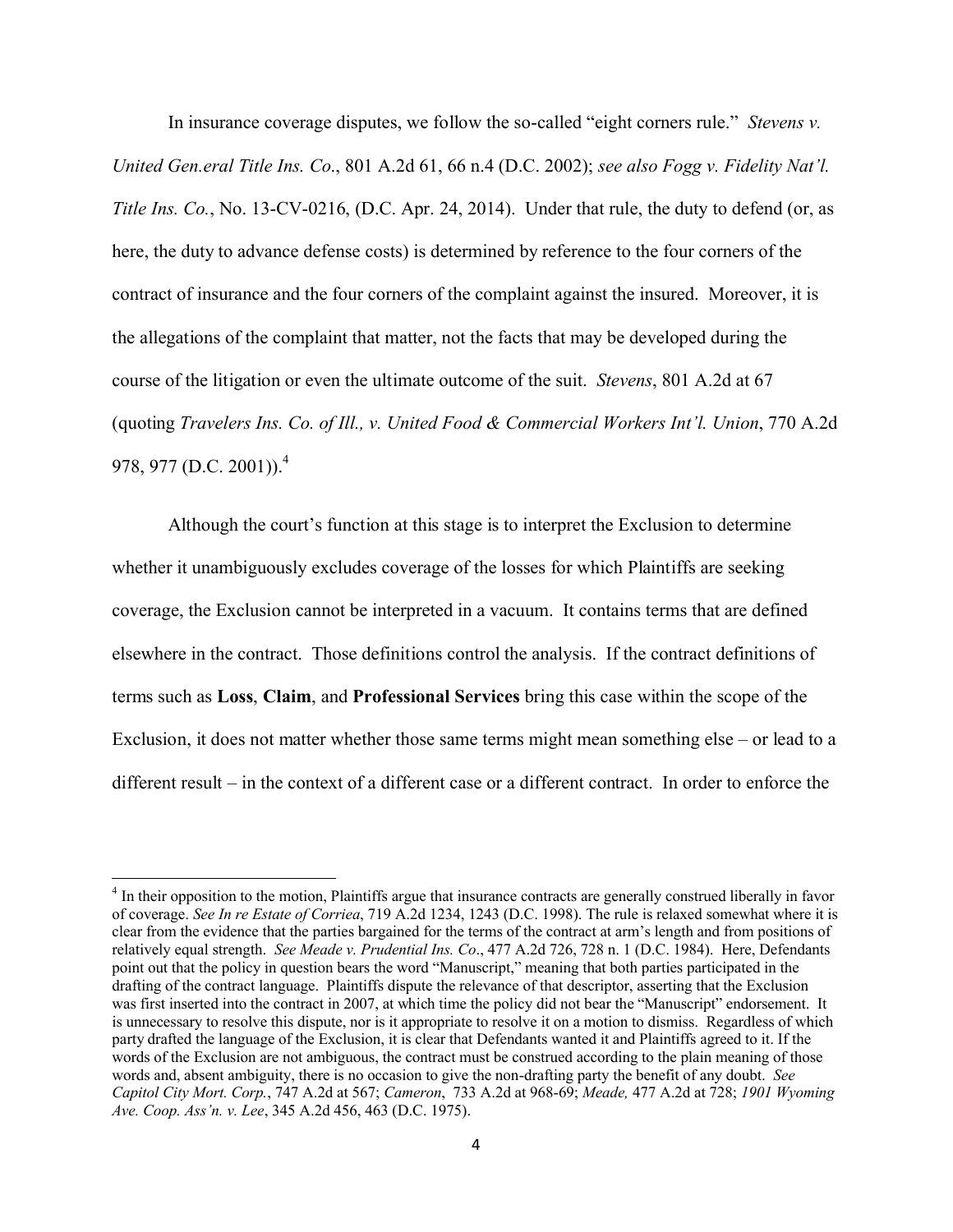parties' bargain as it is written, it is the definitions of the relevant terms in *this* contract that must control the decision.

The contract excludes coverage for "**Loss** in connection with any **Professional Services Claim** arising from **Professional Services** provided to Carlyle Capital Corp." "**Loss**" means "damages, settlements, judgments …and **Defense Costs.**" Contract § 2(y). A "**Claim"** includes a "civil … proceeding … commenced by: A) service of a complaint or similar pleading," and expressly includes any **Professional Services Claim**, which is defined as "a **Claim** made against any **Insured** arising out of, based upon or attributable to **Professional Services** provided by an **Insured**." Contract §§ 2(d) and 2(kk). "**Professional Services**" is defined in Section 2(jj) of the policy. That definition states, in pertinent part:

> (1) the giving of financial, economic or investment advice regarding investments in any debt, equity or convertible securities, collateralized debt obligations, collateralized loan obligations, collateralized bond obligations, collateralized mortgage obligations, asset-backed securities, limited partnership, limited liability company, private placement, entity, mutual fund, exchange traded fund, hedge fund, private equity fund, fund of funds, asset, liability, debt, bond, note, real property, personal property, commodity, currency, futures contract, index futures contract, option, option on a futures contract, warrant, swap, credit default swap, contract for differences (**CFD**), currency contract or other derivative instrument or contract, or any combination of any of the foregoing, including without limitation the giving of financial advice to or on behalf of any **Fund** (or any prospective **Fund**) or any separately managed account or separate account holder or any limited partner of any **Fund** (or prospective **Fund**) or any other investor or client of, in or with an **Organization**;

> (2) the rendering of or failure to render investment management services, including without limitation investment management services concerning any of the foregoing investments, and including without limitation, the rendering of or failure to render investment management services to or on behalf of any **Fund** (or any prospective **Fund**) or any separately managed account or separate account holder or any limited partner of any **Fund** (or prospective **Fund**) or the rendering or failure to render investment management services to or on behalf of any other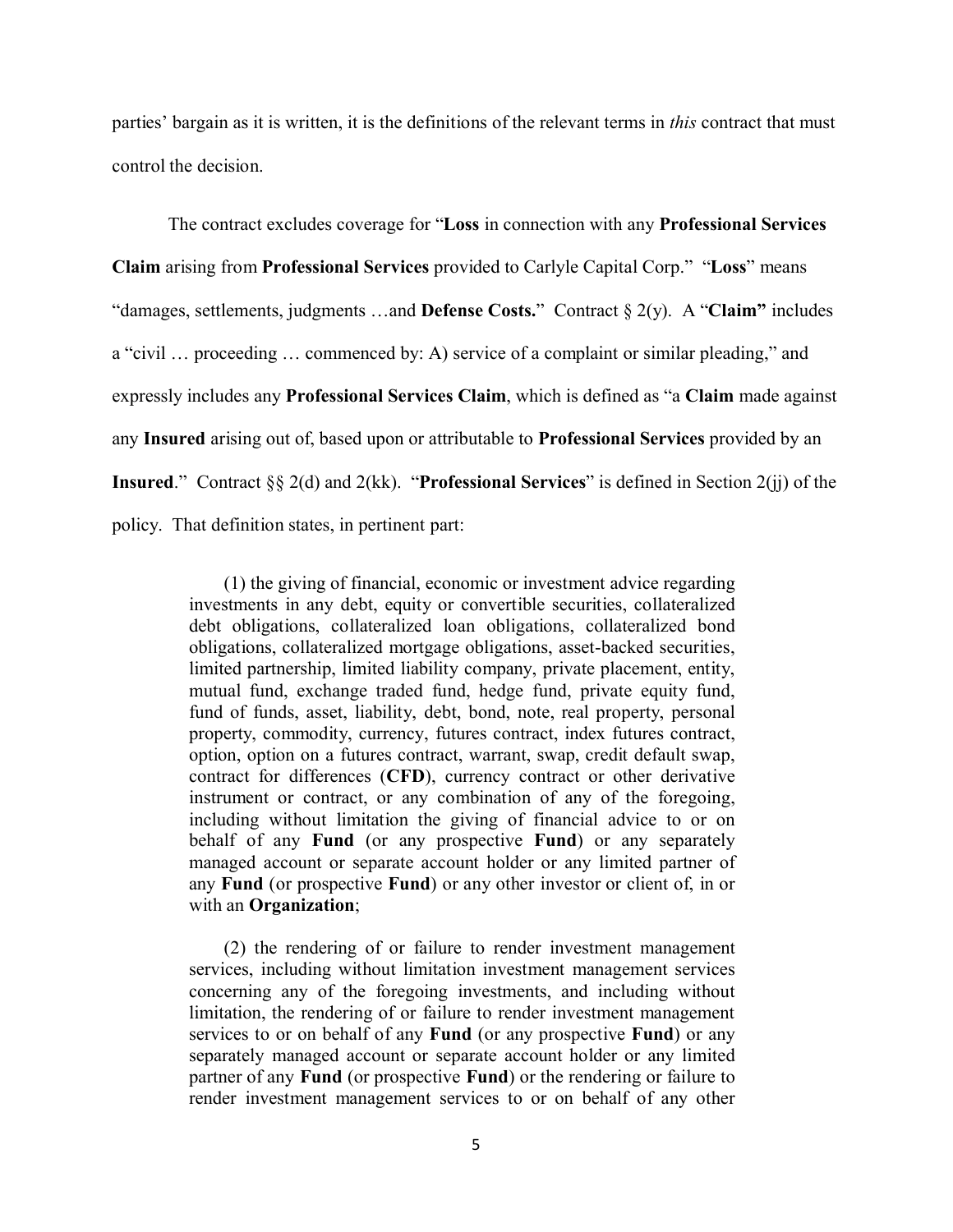investor or client of, in or with an **Organization**;

(3) the organization or formation of, the purchase or sale or offer or solicitation for the purchase or sale of any interest(s) in, the calling of committed capital to, a **Fund** or prospective **Fund**;

\*\*\*

(5) the providing of advisory, consulting, management, monitoring, administrative, investment, financial or legal advice or other services for, or the rendering of any advice to, or with respect to, an **Organization**, a **Fund** (or any of its limited partners or members) or a **Portfolio Entity** (or a prospective **Organization**, **Investment Fund** or **Portfolio Entity**); … or

\*\*\*

(8) other similar or related services.

Defendants argue that Plaintiffs bargained for the broadest possible coverage for losses attributable to their provision of **Professional Services** to any **Fund**, **Organization** or **Portfolio Entity**, and they are stuck with that definition as it applies to the exclusion for losses attributable to **Professional Services** they provided to CCC. Plaintiffs counter that the Exclusion is narrower than the coverage and was intended to exclude only claims arising from professional services in the nature of those provided by lawyers and accountants ("E&O" claims), not "managementliability claims," such as those alleging acts, errors, or omissions in corporate governance, often referred to as "directors & officers claims" ("D&O" claims). The relevant question, however, is not what the parties – or one of the parties – may have intended or thought that the words meant. If the contract is unambiguous, it must be interpreted according to its plain language, even if one party to it thought it meant something else.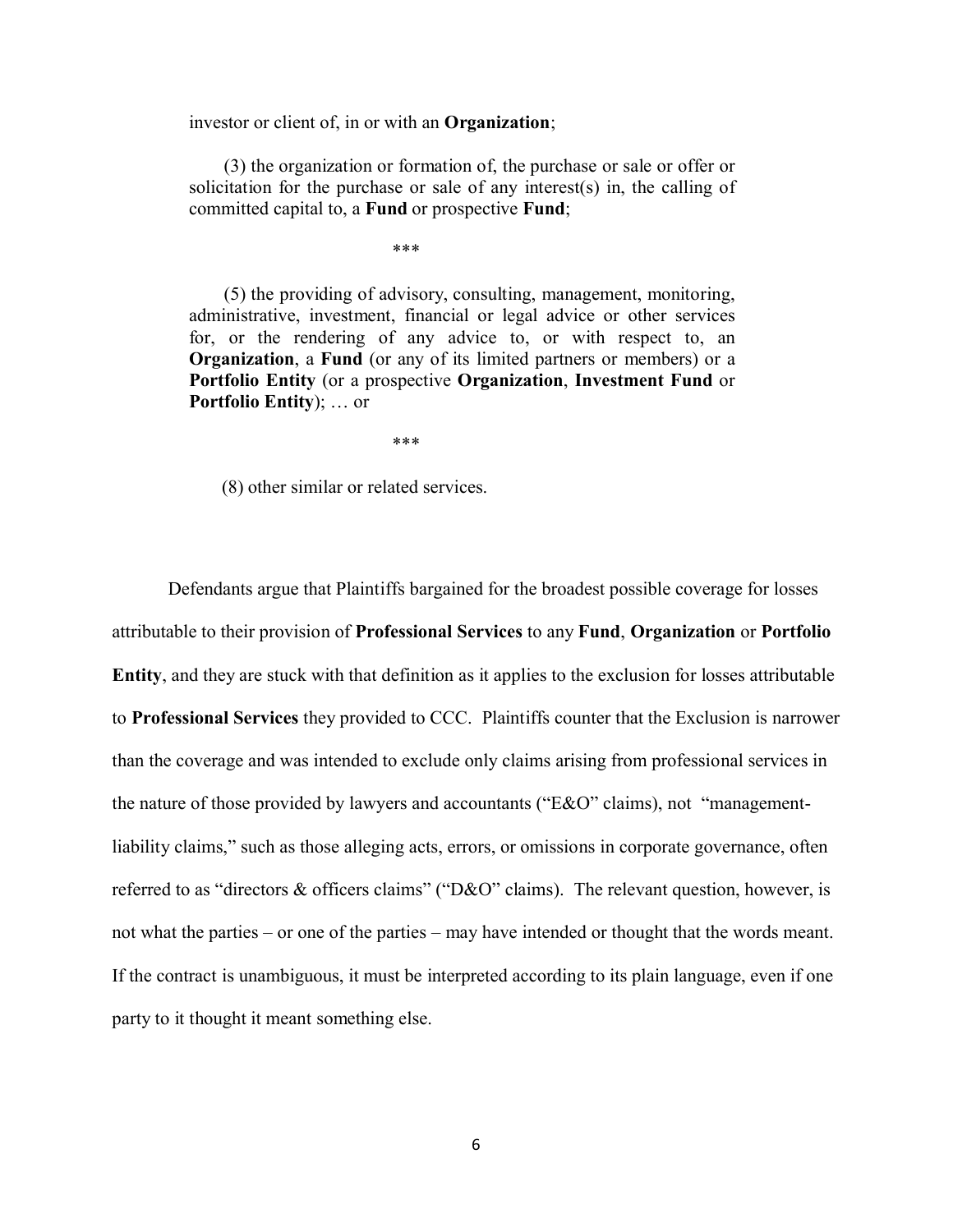Whether or not the contract definitions of "**Professional Services**" and "**Professional Services Claim**" are as broad as they are because Plaintiffs bargained for those broad definitions for coverage purposes, and whether or not the words mean something else in the insurance industry outside of the context of this particular contract, those terms are specifically defined in the contract, the definitions are broad and unambiguous and, as used in the Exclusion, they operate to exclude coverage for all of the losses (and defense costs) at issue in this case.

Although plead in a plethora of different legal theories and multiple counts, the gravamen of all of the underlying complaints is that Plaintiffs enticed the investors into unsafe investments by falsely promising high returns with minimal risk, misled or failed to warn investors about increasing risk, and mismanaged the investments by failing to guard against their inherent risk, even after deteriorating market conditions should have dictated a variety of conservative strategies designed to decrease leverage and prevent the insolvency of the company and investor losses that occurred in 2008. Plaintiffs argue that if one analyzes the underlying complaints count by count, as the law requires, it becomes clear that some of the claims are arguably within the Exclusion while the majority plainly are not.<sup>[5](#page-6-0)</sup> The problem with Plaintiffs' analysis is that it assumes Plaintiffs' premise that so-called "management-liability claims" – those related to acts, errors, and omissions in corporate governance or "D&O" claims – are not excluded. Whatever might be true in the insurance industry generally, in *this* insurance contract, "**Loss** in connection with any **Professional Services Claim** arising from **Professional Services** provided to Carlyle Capital Corp." was expressly excluded from coverage. Those terms were defined in the contract broadly enough to include virtually all of the conduct alleged against Plaintiffs (and those they

l

<span id="page-6-0"></span> $<sup>5</sup>$  Of all the lawsuits and all the claims against Plaintiffs brought by the Liquidators, shareholders, and investors,</sup> Plaintiffs concede that only one count – count 10 in the Liquidators' nineteen-count Complaint, which alleges that CIM breached the IMA – states a claim that is within the Exclusion.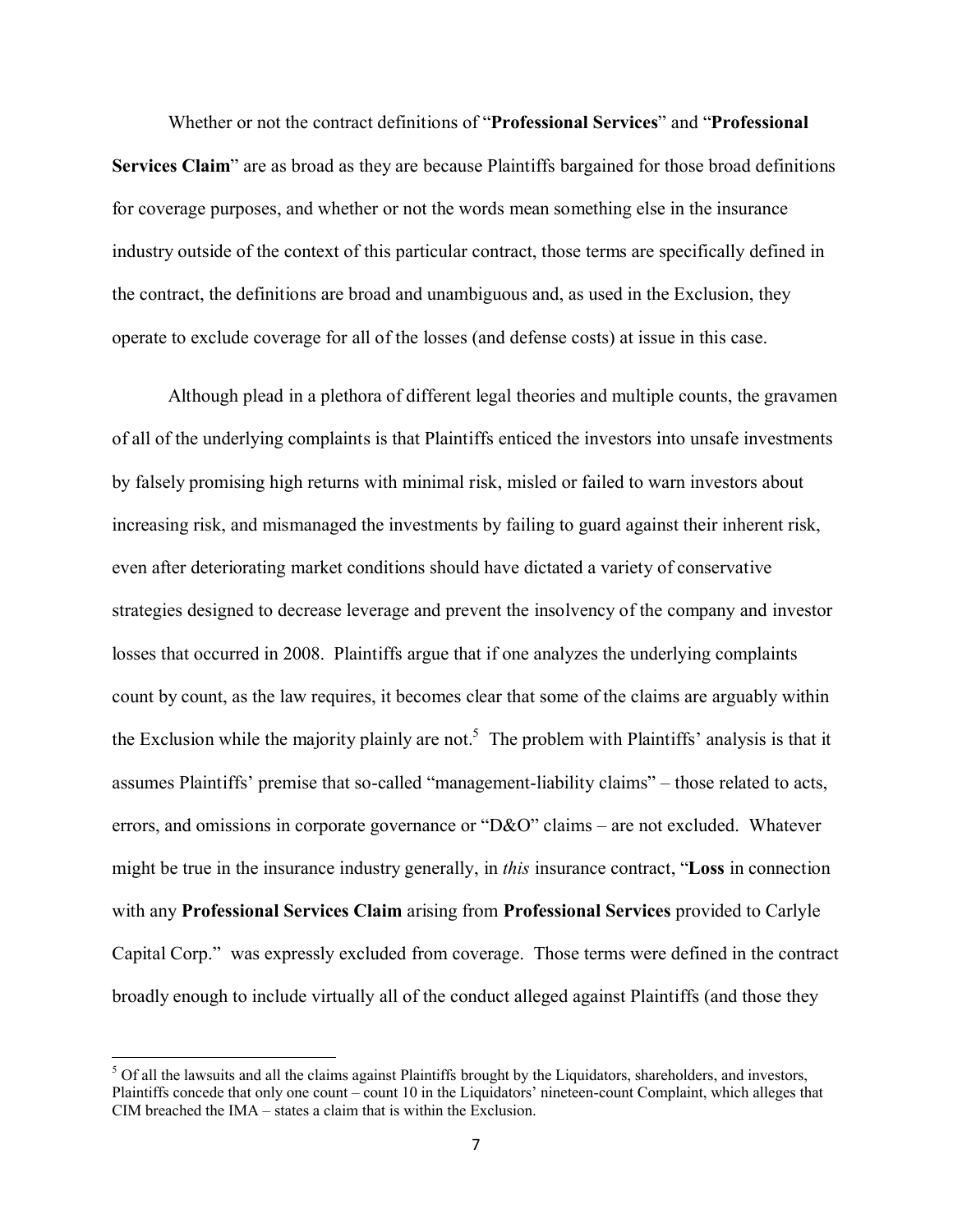are indemnifying) in the underlying lawsuits, whether or not such conduct would be characterized as professional services or corporate management in the industry generally or in some other insurance contract. Stated differently, even if the terms "professional services" and "professional services claim" could be considered ambiguous in another contract, necessitating the admission of extrinsic evidence as to the subjective intent of the contracting parties in using those terms, in this contract the terms are not ambiguous because they are specifically defined. Thus, the question is not whether Plaintiffs thought those terms did not mean the same thing in the Exclusion as they meant in the coverage sections of the contract; by using defined terms in bold letters in the Exclusion, those terms can have only one meaning, and that is the meaning the contract assigns to them.<sup>[6](#page-7-0)</sup>

Plaintiffs' argument invites the court to get down in the weeds to see if there may be some clever parsing of the language in any count in the many multiple-count complaints against them that could take that count outside of what would otherwise be the unambiguous language of the Exclusion. Plaintiffs are correct that the court is required to consider each claim in each complaint in deciding the coverage issue presented, but the "eight corners rule" neither requires nor permits the court to scrutinize each count in each complaint with a dictionary in one hand and The Chicago Manual of Style in the other to see if there is an allegation that could be

<span id="page-7-0"></span><sup>&</sup>lt;sup>6</sup> Unlike most of the decisions Plaintiffs cite, where courts narrowly construe exclusions from coverage in insurance contracts so as to ensure that the exclusion does not swallow up the coverage, the contract in this case poses no such risk. These policies extend coverage for loss in connection with **Professional Services Claims** arising from **Professional Services** provided by an **Insured** to any **Fund**, **Organization** or **Portfolio Entity** (or their investors), but the CCC Exclusion is limited to loss arising from **Professional Services** provided to a single entity, Carlyle Capital Corp. Moreover, in *this* contract, both in the coverage and in the Exclusion, **Professional Services** include, *inter alia*, "the rendering of or failure to render investment management services," "the providing of advisory, consulting, management, monitoring, administrative, investment, financial or legal advice to, or with respect to, an **Organization**, a **Fund** … ," "the organization or formation of, the purchase or sale or offer or solicitation for the purchase or sale of any interest(s) in, the calling of committed capital to, a **Fund** or prospective **Fund**," and "other similar or related services," but the Exclusion applies only when those activities relate to CCC.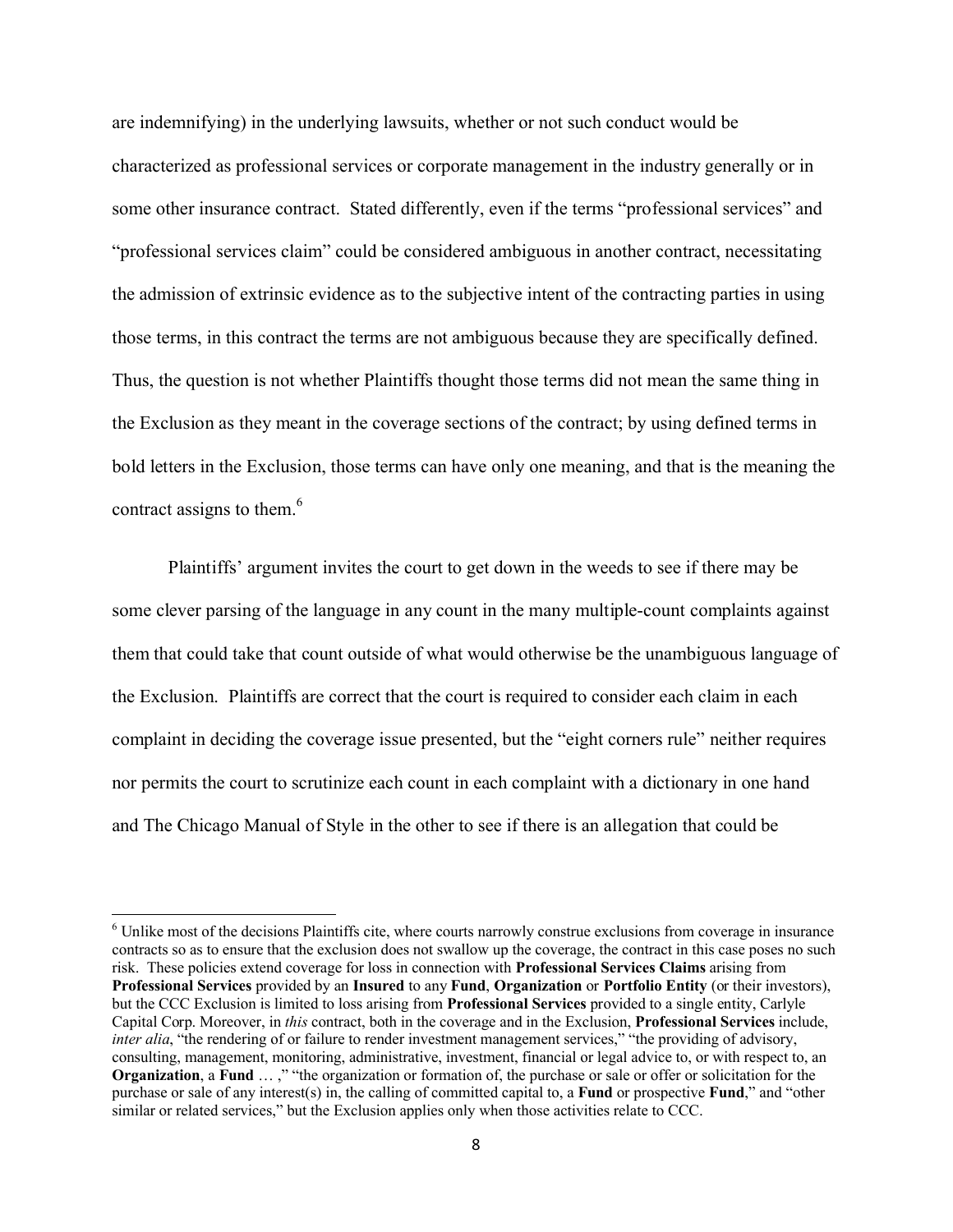contorted so as to bear an interpretation that would take it out of the Exclusion.<sup>[7](#page-8-0)</sup> The Exclusion is not ambiguous. It excludes **Professional Services Claims** (a defined term) arising from **Professional Services** (a defined term) provided to CCC.[8](#page-8-1)

Each claim in each complaint arises from the provision of **Professional Services** to CCC, whether it relates to the alleged false marketing of the shares to private investors (Huffington and NIG), the alleged failure to make required disclosures to purchasers of publicly traded shares (Shareholder Class Action), CIM's alleged mismanagement of CCC under the IMA (Huffington, NIG, Shareholder Class, and Liquidators), the alleged misrepresentations or failure to warn investors and failure to take appropriate actions to maintain adequate liquidity when the market was showing signs of collapse and CCC was over-leveraged (same), or the operation of CCC with divided loyalties by acting as "*de facto* directors" or "shadow directors," allegedly for the benefit of other Carlyle interests and to the detriment of CCC and its outside shareholders (Liquidators). <sup>[9](#page-8-2)</sup> To the extent that these claims – or some of them – would be classified as

<span id="page-8-0"></span><sup>7</sup> In a confusing and somewhat convoluted argument, Plaintiffs also contend that a **Professional Services Claim** is not excluded unless it *in fact* arises from **Professional Services** provided to CCC. Plaintiffs' Memorandum at pp. 48-50. If by this Plaintiffs mean that mere allegations in a complaint of wrongful acts arising from **Professional Services** provided to CCC would not be sufficient to trigger the Exclusion, their argument goes against a long line of decisions in this jurisdiction standing for the proposition that the court looks to the allegations of the complaint to determine if the loss would be covered, not the truth or falsity of the facts underlying the allegations. *See, e.g*., *Stevens*, 801 A.2d at 67, and cases cited.

<span id="page-8-1"></span><sup>8</sup> The policy defines **Professional Services**, *inter alia*, as "rendering of or failure to render investment management services to or on behalf of any **Fund**" and an "offer or solicitation for the purchase or sale of any interest(s) in ... a **Fund**." Contract  $\S 2(ii)(2)$  and (3). "**Fund**" is itself a defined term in the contract. Contract  $\S 2(p)$ . The parties appear to disagree about whether CCC was "Fund" or whether it ceased to be a "Fund" after its IPO, when its shares were publicly traded. It is noteworthy that the IMA expressly described CCC as a "Fund." In any event, the dispute is irrelevant to the disposition of the motion because under the contract, **Professional Services** includes "other similar or related services" (§ 2(jj)(8)), and the Exclusion specifically excluded claims arising from "**Professional Services** provided to Carlyle Capital Corp."

<span id="page-8-2"></span><sup>&</sup>lt;sup>9</sup> Several officers and directors of Plaintiff companies were also directors of CCC. Plaintiffs do not contend that Defendants' policies cover those individuals for "wrongful acts" done in their capacity as directors of CCC. CCC had no employees, and its officers and directors, as such, were not covered under Plaintiffs' insurance contracts with these Defendants. CCC obtained other insurance to cover its officers and directors.